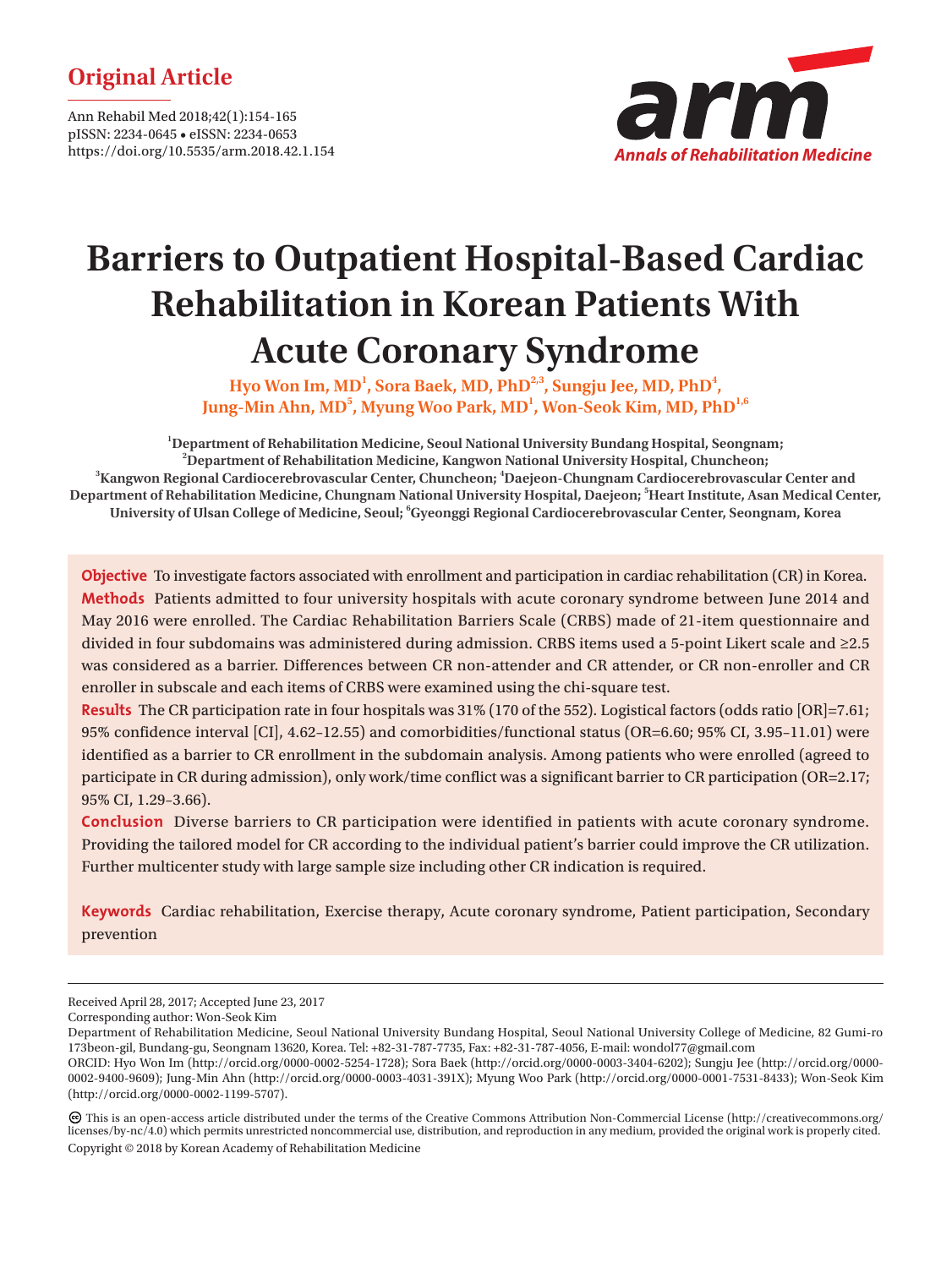#### **INTRODUCTION**

Cardiac rehabilitation (CR) has many benefits including reductions in cardiovascular mortality and unplanned hospital readmissions, and improved quality of life [1]. National guidelines recommend CR as a necessary treatment component in patients with coronary artery disease and chronic heart failure [2–5].

In Korea, CR has been implemented in only a limited number of tertiary and secondary hospitals. There has been no reimbursement by the National Health Insurance System for approximately 20 years. With the efforts by experts and governments, as of February 1, 2017, CR service began partially paid by the health insurance system in Korea. This coverage likely will increase, with more CR facilities becoming available and less economic burdens of CR participation. However, CR participation rate is still around 30% in Western developed countries [6] and many different aspects of barriers regardless of cost, including low referral rates, problems with transportations, work commitments, dislike of group therapy, lack of finances and insight to their illness have to be addressed in order to increase the CR participation [7–10]. Therefore, a systematic investigation of the multiple barriers to CR is urgently required to plan the appropriate strategy promoting CR utilization in Korea.

This study was designed to identify the barriers to CR participation in Korean patients with acute coronary syndrome (ACS) using the data from four university hospitals. The aim was to provide evidence to suggest a plan to overcome the barriers to CR. Korean version of the Cardiac Rehabilitation Barrier Scale (CRBS-K) [11] (Appendix 1), which has been validated in the Korean patients with myocardial infarction, was used in this study. It is an easy-to-use tool, which may enable comprehensive screening and detection of multiple variables proven as CR barriers in previous studies, and is helpful to investigate the barriers in the multiple domains.

#### **MATERIALS AND METHODS**

Data related with CR in patients with ACS from four university hospitals were used for this retrospective analysis. Data were from a total of 552 patients admitted to treat ACS (395 from Seoul National University Bundang Hospital between December 2014 and March 2016;

48 from Kangwon National University Hospital between May 2015 and April 2016; 44 from Chungnam National University Hospital between February 2016 and July 2016; 65 from Asan Medical Center between February 2016 and April 2016). The study protocol was approved by each Institutional Review Board (Seoul National University Bundang Hospital: B-1508/312-119, Kangwon National University Hospital: KNUH-2016-09-014-001, Chungnam National University Hospital: CNUH-2016-09-024, Asan Medical Center: 2016-1041).

#### **CR protocols**

CR protocols in each hospital were similar between four hospitals. Patients with ACS were automatically referred to the doctor responsible for the supervision of CR during the admission period. The CR coordinator, who was educated in the CR program, consulted the patients who had no problems in communication (e.g., severe cognitive impairment, unstable medical condition) concerning their interest in the CRBS-K. Patients were queried concerning their intent to participate in the CR program. Enrollers were defined as patients who agreed to participate in phase II CR program during the CR education session at admission. From one week to one month after discharge, patients who agreed to participate in CR visited CR outpatient clinic and were checked with symptomlimited cardiopulmonary exercise test (CPET) around 1 month after discharge if no contraindications for CPET were identified, and then proper exercise program was prescribed. If CPET was contraindicated on the first visit, patients were instructed to join the monitored exercise session for the target of moderate intensity CR exercise session. The patients who attended one or more hospitalbased monitored CR sessions in the phase II within 3 months of discharge were considered CR attenders.

#### **CRBS**

The CRBS was developed to comprehensively investigate the barriers to CR [12]. The CRBS-K was developed and validated in patients with myocardial infarction from Seoul National University Bundang Hospital and Kangwon National University Hospital (Appendix 1) [11]. Patient's level of agreement with each CRBS item on a 5-point Likert scale, with response options ranging from 1 (strongly disagree) to 5 (strongly agree). Each item of CRBS was dichotomized; scores of 1 and 2 were con-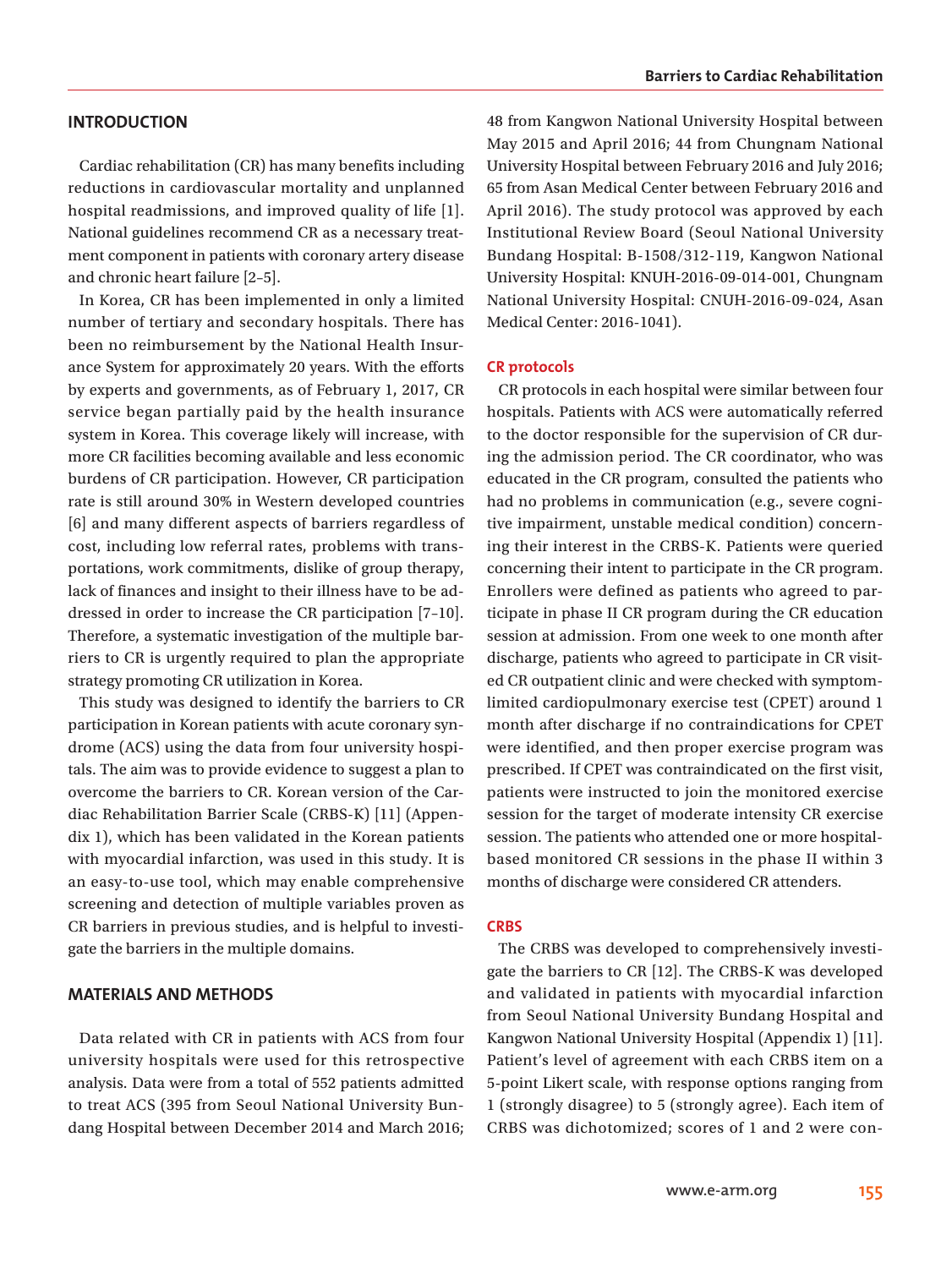sidered as non-barrier, and scores of 3 to 5 considered as barrier. CRBS items was suggested to be categorized as four subscales in the previous original psychometric validation study (Appendix 2) [12]: perceived need for CR/healthcare factors (9 items), logistic factors (5 items), conflicts with work schedule/time (3 items), and comorbidities/functional status (4 items). Averages of the CRBS subscales were calculated from the scores in each item included in the subscale. Averages of total CRBS and four subscales were dichotomized with the cut-off value of 2.5, which was the median of the averages of the total CRBS: (1) ≥2.5 considered as barrier and (2) <2.5 considered as non-barrier in the present study.

# **Demographics and clinical data**

Data collected from medical charts included age, gender, education level, working status, marital status, categories of health insurance, body mass index (BMI), family history of coronary heart disease, past medical history of diabetes, hypertension and hypercholesterolemia, smoking status before admission, ejection fraction (%) primarily measured by echocardiography during hospitalization, ACS type (ST-elevation myocardial infarction [STEMI], non-ST elevation myocardial infarction [NSTE-MI], unstable angina) and percutaneous coronary intervention. Education level was categorized into high school entrance or higher and middle school graduate or lower. Health insurance was categorized into National Health Insurance and Medical Aid. Marital status was classified as married if the participant was married and currently living together with one's partner. If the participant never married, or has married but was not living with one's partner (living separately, divorced or has died) marital status was classified as 'others'. Working status was dichotomized to employed and retired. Smoking status was dichotomized to currently smoking (smoking before

|  | Table 1. Demographics in comparison with CR attendance |
|--|--------------------------------------------------------|
|--|--------------------------------------------------------|

|                                           | <b>CR</b> non-attender<br>$(n=382)$ | <b>CR</b> attender<br>$(n=170)$ | p-value <sup>a)</sup> |
|-------------------------------------------|-------------------------------------|---------------------------------|-----------------------|
| Age $(yr)$                                | $63.9 \pm 13.0$                     | $58.9 \pm 11.3$                 | < 0.001               |
| Gender (male)                             | 292(75.8)                           | 140 (82.4)                      | 0.089                 |
| Education (high school entrance or above) | 249 (64.7)                          | 133 (78.2)                      | 0.005                 |
| Working status (employed)                 | 207(53.8)                           | 113(66.5)                       | 0.018                 |
| Marital status (married)                  | 321 (83.4)                          | 146 (85.9)                      | 0.456                 |
| Insurance                                 |                                     |                                 | 0.155                 |
| National Health Insurance                 | 362 (94.8)                          | 167 (98.2)                      |                       |
| Medical Aid                               | 16(5.2)                             | 3(1.8)                          |                       |
| Body mass index $(kg/m2)$                 | $24.7 \pm 3.8$                      | $24.7 \pm 3.1^{b}$              | 0.950                 |
| Familial history of CVD                   | 66 (17.1)                           | 31(18.2)                        | 0.755                 |
| Past history of diabetes                  | 110(28.6)                           | 37(21.8)                        | 0.094                 |
| Past history of hypertension              | 209 (54.3)                          | 65 (38.2)                       | < 0.001               |
| Past history of hypercholesterolemia      | 45(11.7)                            | 22(12.9)                        | 0.676                 |
| Smoking status (currently smoking)        | 138(35.8)                           | 66 (38.8)                       | 0.502                 |
| Ejection fraction $(\%)$                  | 53.8 $\pm$ 10.7 <sup>c)</sup>       | $55.6{\pm}9.2^{d)}$             | 0.053                 |
| Acute coronary syndrome type              |                                     |                                 | 0.615                 |
| <b>STEMI</b>                              | 159(41.3)                           | 73 (42.9)                       |                       |
| <b>NSTEMI</b>                             | 164(42.6)                           | 78 (45.9)                       |                       |
| Angina                                    | 59(15.3)                            | 18(10.6)                        |                       |
| <b>Underwent PCI</b>                      | $315(90.8)^{e}$                     | 149 $(93.7)$ <sup>f)</sup>      | 0.256                 |

Values are presented as mean±standard deviation or number (%).

CR, cardiac rehabilitation; CVD, cardiovascular disease; STEMI, ST-segment elevation myocardial infarction; NSTEMI, non ST-segment elevation myocardial infarction; PCI, percutaneous coronary intervention.

<sup>a)</sup>Independent t-test or chi-square test.  $b$ <sup>h</sup>n=169, <sup>c</sup><sup>h</sup>n=369, <sup>d</sup><sup>h</sup>n=167, <sup>e</sup><sub>n</sub>=344, <sup>f</sup><sub>n=159</sub>.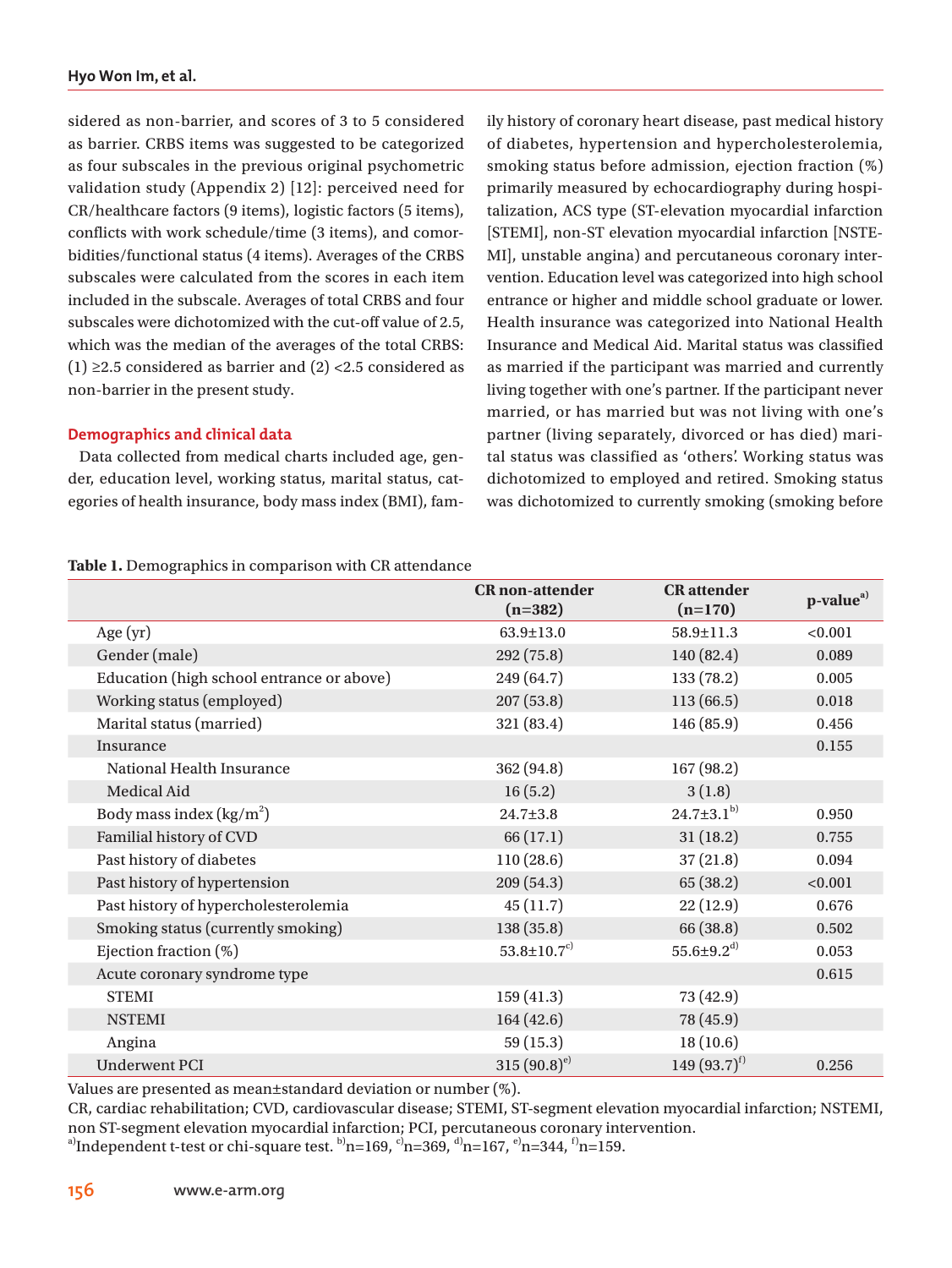admission within 1 month) and currently nonsmoking (non-smoker or ex-smoker).

## **Statistical analyses**

Patients were divided into two groups (CR attender and CR non-attender). The differences between two groups in the demographic and clinical variables were tested using the chi-square test for the categorical variables and Student t-test for continuous variables. The group differences in each CRBS item and subscale were analyzed using chi-square test.

Subgroup analyses were performed with data from Seoul National University Bundang Hospital (n=395). The patients were grouped into those who agreed to participate in CR (CR enroller) and those who refused to participate in CR (CR non-enroller) during the education in the admission period. The differences between CR enroller

and non-enroller in dichotomized CRBS subscales were analyzed using chi-square test. In addition, differences in CR attendance in the CR enrollers were tested using chisquare test in the dichotomized CRBS subscales.

# **RESULTS**

A total of 552 patients were included in the analyses. They comprised 170 CR attenders and 382 CR nonattenders. Among the CR attenders, the median of the number of CR attendant was 2 (with range 1 to 33). A total of 395 patients among the 552 patients were underwent further analyses with the data of both enrollment and participation to the CR. They comprised 112 CR nonenrollers and 283 CR enrollers. A total of 138 patients participated CR among the 283 CR enrollers. The CR participation rate was 35% (138 of the 395), 23% (11 of 48), 14%

#### **Table 2.** CRBS items in comparison with CR attendance

| <b>AWDIC IN</b> CHOO RUMO MI COMPUTIOUR WHEN CREATEDIRAM                  |                            |                  |                       |
|---------------------------------------------------------------------------|----------------------------|------------------|-----------------------|
| <b>CRBS</b> Item                                                          | CR                         | CR               |                       |
| (I did not attend a cardiac rehabilitation program, or if I did attend,   | non-attender               | attender         | p-value <sup>a)</sup> |
| I missed some sessions because: )                                         | $(n=382)$                  | $(n=170)$        |                       |
| CRBS_01 of distance                                                       | 206 (53.9)                 | 61(35.9)         | < 0.001               |
| CRBS_02 of cost                                                           | 251(65.7)                  | 79 (46.5)        | < 0.001               |
| CRBS_03 of transportation problems                                        | 171 $(44.9)^{b}$           | 38 (22.4)        | < 0.001               |
| CRBS_04 of family responsibilities                                        | $97(25.5)^{b}$             | 23(13.5)         | 0.02                  |
| CRBS_05 I didn't know about CR                                            | $287(75.3)^{b}$            | 144 $(85.7)^{c}$ | 0.007                 |
| CRBS_06 I don't need CR                                                   | $100(26.2)^{b}$            | 17(10.0)         | < 0.001               |
| CRBS_07 I already exercise at home, or in my community                    | 199 $(52.2)^{b}$           | 97(57.1)         | 0.310                 |
| CRBS_08 severe weather                                                    | 171 $(44.9)^{b}$           | 78 (45.9)        | 0.853                 |
| CRBS_09 I find exercise tiring or painful                                 | $156(40.9)^{b}$            | 41 $(24.4)^{c}$  | < 0.001               |
| CRBS_10 travel                                                            | 43 $(11.3)^{d}$            | $15(8.9)^{e}$    | 0.453                 |
| CRBS_11 of time constraints                                               | 171 $(45.0)^{f}$           | 54 $(32.1)^{c}$  | 0.006                 |
| CRBS_12 of work responsibilities                                          | 149 $(39.2)^{f}$           | 49 $(29.3)^{g}$  | 0.027                 |
| CRBS_13 I don't have the energy                                           | 143 $(39.6)^{h}$           | $34 (21.8)^{i}$  | < 0.001               |
| CRBS_14 other health problems prevent me from going                       | $103 (27.2)^{j}$           | $16(9.5)^{c}$    | < 0.001               |
| CRBS_15 I am too old                                                      | 161(42.1)                  | 35(20.6)         | < 0.001               |
| CRBS_16 my cardiologist or thoracic surgeon did not feel it was necessary | $73 (19.2)^{f}$            | $28(16.6)^{e}$   | 0.477                 |
| CRBS_17 many people with heart problems don't go, and they are fine       | $115(30.8)^{k}$            | 40 $(23.8)^{c}$  | 0.101                 |
| CRBS_18 I can manage my heart problem on my own                           | 134 $(35.3)$ <sup>f)</sup> | $33(20.0)^{1}$   | < 0.001               |
| CRBS_19 I think I was referred, but the rehab program didn't contact me   | $311 (82.3)^{j}$           | 144 $(85.2)^{e}$ | 0.458                 |
| CRBS_20 it took too long to start the outpatient program after referral   | $218(57.2)^{b}$            | 99 $(58.9)^{c}$  | 0.779                 |
| CRBS_21 I prefer to take care of my health alone, not in a group          | $314 (82.6)^{f}$           | 136 $(80.5)^{e}$ | 0.549                 |

Values are presented as number (%).

CRBS, Cardiac Rehabilitation Barrier Scale; CR, cardiac rehabilitation.

a)Chi-square test.  $\frac{b}{n}=381$ ,  $\frac{c}{n}=168$ ,  $\frac{d}{n}=379$ ,  $\frac{e}{n}=169$ ,  $\frac{f}{n}=380$ ,  $\frac{g}{n}=167$ ,  $\frac{h}{n}=361$ ,  $\frac{i}{n}=156$ ,  $\frac{i}{n}=378$ ,  $\frac{k}{n}=373$ ,  $\frac{i}{n}=165$ .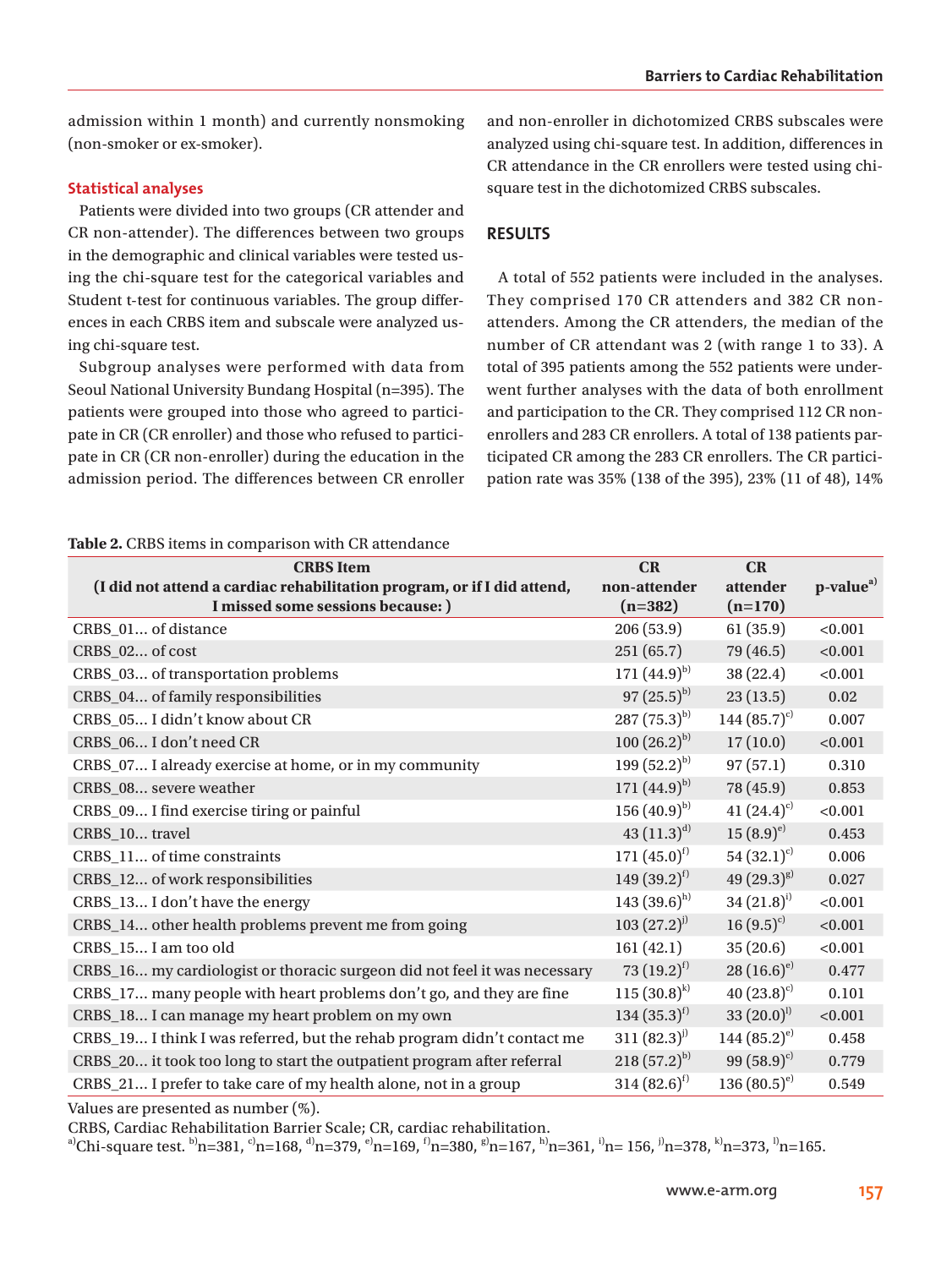(6 of 44) and 23% (15 of 66) in Seoul National University Bundang Hospital, Kangwon National University Hospital, Chungnam National University Hospital, and Asan Medical Center respectively. The CR participation rate in four hospital was 31% (170 of the 552). In Seoul National University Bundang Hospital, CR enrollment rate was 72% (283 of the 395). The actual participation rate among patients who enrolled to CR was 49% (138 of the 283).

CR attenders had lower mean age, higher educational level, higher employment rate and fewer past history of hypertension compared to CR non-attenders (p<0.001, p=0.005, p=0.018, and p<0.001, respectively) (Table 1).

Table 2 presents the barriers identified using CRBS item by comparing CR non-attender with CR attender. The barriers were distance, cost, transportation problems, family responsibilities, lack of knowledge of CR, lack of need for CR, non-compliance with exercise, time constraints, work responsibilities, lack of energy, health problems, older age and desire of self-care instead of group care. The barriers identified by CRBS subdomains in CR attendance are presented in Table 3. Logistical factors (odds ratio [OR]=2.66; 95% confidence interval [CI], 1.826–3.885), work/time conflicts (OR=1.87; 95% CI, 1.255–2.792), comorbidities/functional status (OR=3.28; 95% CI, 2.044–5.264) and total CRBS (OR=2.60; 95% CI, 1.793–3.766) were significantly greater in CR nonattender than in CR attender (Table 3).

In CR enrollment, between CR enroller and nonenroller revealed logistical factors (OR=7.61; 95% CI, 4.618–12.549), comorbidities/functional status (OR=6.60; 95% CI, 3,952–11.013) were significant barriers to CR non-enrollment with CRBS subdomain analysis (Table 3). Concerning barriers to actual CR participation after enrollment, in the subgroup analysis among patients who were enrolled (agreed to participate in CR during admission), only work/time conflicts was the significant barrier to CR participation (OR=2.17; 95% CI, 1.290–3.657) (Table 3).

# **DISCUSSION**

In this study, various items of CRBS were associated with CR enrollment and attendance among patients with ACS in Korea (Table 2). Old age [9,13], female gender [13,14], no recommendation from a cardiologist [13], no prior CR participation [13], no hospital referral for CR [13], patients denial of the severity of their illness [9], lower

**158 www.e-arm.org**

|                                           |                               |                          | CR attendance $(n=552)^{n}$                                                                                                                                                                                                                                                                                                                                          |                     |                               |                         | $CR$ enrollment $(n=395)^{b}$          |                                                |                              |                               | Actual CR attendance in CR enroller (n=283) <sup>b)</sup> |                     |
|-------------------------------------------|-------------------------------|--------------------------|----------------------------------------------------------------------------------------------------------------------------------------------------------------------------------------------------------------------------------------------------------------------------------------------------------------------------------------------------------------------|---------------------|-------------------------------|-------------------------|----------------------------------------|------------------------------------------------|------------------------------|-------------------------------|-----------------------------------------------------------|---------------------|
| subscale<br><b>CRBS</b>                   | attender<br>$(n=382)$<br>Non- | Attender<br>$(n=170)$    | CI) for non-<br>attendance<br>OR (95%)                                                                                                                                                                                                                                                                                                                               | value <sup>c)</sup> | enroller<br>$(n=112)$<br>Non- | Enroller<br>$(n=283)$   | CI) for non-<br>enrollment<br>OR (95%) | $rac{\mathbf{p}}{\mathbf{value}^{\mathbf{c}}}$ | <b>Attender</b><br>$(n=138)$ | attender<br>$(n=145)$<br>Non- | CI) for non-<br>attendance<br>OR(95%                      | value <sup>c)</sup> |
| Healthcare                                |                               | $305(79.8)$ 141 $(82.9)$ | $(0.51 - 1.31)$<br>0.82                                                                                                                                                                                                                                                                                                                                              | 0.394               |                               | $95(84.8)$ 237 $(83.7)$ | $(0.59 - 1.99)$<br>1.09                | 0.792                                          | $118(85.5)$ 119 (82.1)       |                               | $(0.41 - 1.47)$<br>0.78                                   | 0.433               |
| Logistical                                |                               | $219(57.3)$ $57(33.5)$   | $(1.83 - 3.89)$<br>2.66                                                                                                                                                                                                                                                                                                                                              | < 0.001             | 84 (75.0)                     | 80(28.3)                | $(4.62 - 12.55)$<br>7.61               | < 0.001                                        |                              | $37(26.8)$ 43 (29.7)          | $(0.69 - 1.93)$<br>1.15                                   | 0.595               |
| Work/time<br>conflicts                    |                               | $151(39.5)$ 44 (25.9)    | $(1.26 - 2.79)$<br>1.87                                                                                                                                                                                                                                                                                                                                              | 0.002               | 24(21.4)                      | 87 (30.7)               | $(0.37 - 1.03)$<br>0.61                | 0.063                                          | 31(22.5)                     | 56 (38.6)                     | $(1.29 - 3.656)$<br>2.17                                  | 0.003               |
| tional status<br>Comorbidi-<br>ties/func- |                               | $138(36.1)$ 25 (14.7)    | $(2.04 - 5.26)$<br>3.28                                                                                                                                                                                                                                                                                                                                              | 0.001               | 55 (48.2)                     | 35(12.4)                | $(3,95 - 11.01)$<br>6.60               | < 0.001                                        |                              | $14(10.1)$ 21 $(14.5)$        | $(0.73 - 3.08)$<br>1.50                                   | 0.268               |
| <b>Total CRBS</b>                         |                               | $240(62.8)$ 67 (39.4)    | $(1.79 - 3.77)$<br>2.60                                                                                                                                                                                                                                                                                                                                              | 0.001               |                               | 91(81.3) 101(35.7)      | $(4.58 - 13.31)$<br>7.81               | 0.001                                          |                              | $46(33.3)$ 55 $(37.9)$        | $(0.75 - 1.99)$<br>1.22                                   | 0.420               |
|                                           |                               |                          | Values are presented as number of patients (%) who showed the averages of subscales in CRBS 22.5, unless otherwise indicated<br>OR, odds ratio; CI, confidence interval; CR, cardiac rehabilitation; CRBS, Cardiac Rehabilitation Barrier Scale.<br><sup>a)</sup> Data from all four hospitals. <sup>b</sup> )Data from one hospital. <sup>c/</sup> Chi-square test. |                     |                               |                         |                                        |                                                |                              |                               |                                                           |                     |

ż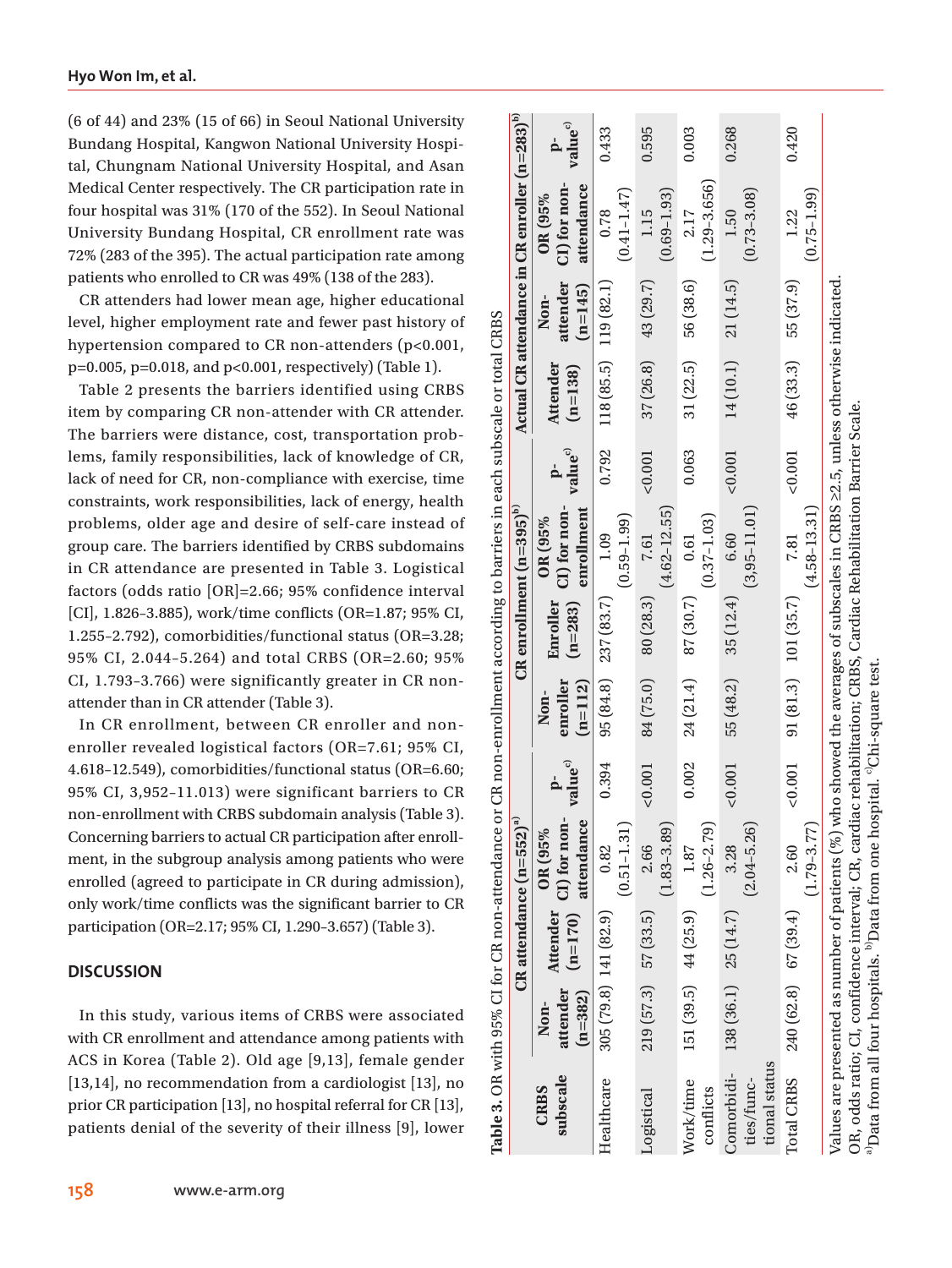income/greater deprivation [9,15] and rural residence [15] have been identified as CR participation barriers. These barriers were mostly consistent with our study, except some demographic features such as female gender. CR barriers could be different from country to country [8,16–18] because of their health and medical care level and socioeconomic status. It is important, therefore, to investigate CR barriers in different country.

More barriers in subscales of logistical, work/time conflicts and comorbidities/functional status showed higher risk for CR non-attendance (Table 3). The CR barriers vary between patients, which indicate the need for different strategies to promote CR participation according to the individual patient barriers.

Subgroup analysis using four subscales revealed different results between enroller versus non-enroller, and participant versus non-participant among enrollers (Table 3). Patients who had the logistical factor or comorbidities/functional factor as a barrier showed 6.6 to 7.6 times higher chance of CR non-enrollment (Table 3). These patients did not come to outpatient clinic and the only chance to let them participate in CR comes during the admission period. More effort to provide the tailored CR program according to the patients' needs in the group with logistical or comorbidities/functional barriers is needed during the initial admission period. Logistical factors represent barriers to center-based cardiac rehabilitation due to reasonable issues (Appendix 2). Among logistical factors, cost is an important barrier to CR [19]. Cost will likely become less of an issue with the partial National Health Insurance coverage in Korea. However, distance, transportation problems and family responsibilities that are logistical factors [8,18] will remain hard to be overcome using the hospital-based CR program. One of the possible solutions is to refer the patients to the CR center near the residential area of the patient. This referral system can be more effective when the number of CR facility is increased, which is expected after the health insurance coverage of CR in Korea, and in the patients underwent cardiac surgery considering the fact that most of the cardiac surgery operated in the Seoul metropolitan area [20]. In the patients who cannot be referred to other CR facilities, providing an alternative CR program has to be considered in the education during the initial admission period. There are some global efforts to provide qualified community- or home-based CR as the alternative model for hospital-based CR in United States or United Kingdom [4,21]. These alternative models of CR have produced similar reductions in cardiovascular disease risk factors compared with hospital-based program with relatively higher rate of participation in CR [6,7,22].

The comorbidities/functional status in subdomains of CRBS (e.g., "I find exercise tiring or painful", "I don't have the energy", "Other health problems prevent me from going", "I am too old") were significant barriers to CR enrollment. Elderly patients (≥75 years) can derive similar benefits from CR in terms of physical function improvement, compared with younger patients [23]. But older patients are less likely than younger cardiac patients to participate in outpatient CR programs [23]. For these patients, an alternative low intensity exercise protocol considering individual fitness level, personal goals and preferences as well as medical conditions musculoskeletal disorders can be provided at the stage of education during admission and follow-up CR session [24]. In addition, an adapted CR model for persons with physical disabilities, such as stroke survivors, can be considered to provide specifically designed education sessions and adequate supervision through small class size with lower staff-to-participant ratio [25].

Among patients who agreed to join the CR during admission period, 51% did not participate in the CR program (Table 3). In this group of patients, the only significant subscale in CR barriers was work/time conflicts including time constraints and work responsibilities (Table 3). These individuals may want to join the CR program during the admission (with no significant barriers in logistical or comorbidities/functional status) but may not participate in CR after coming back to their previous usual life. To overcome the barriers in work/time conflicts, some strategies are available. Early appointment to first outpatient clinic visit is one option, which may increase the follow-up rate and can be used to facilitate the CR participation with further counseling according to individual patient's need [26]. Opening the CR clinic in the evenings or on the weekend is another strategy to overcome time/conflicts barriers. The healthcare policy to promote the CR participation after returning their usual jobs or duties is important [27]. For example, there are workplace wellness programs supported by the American Heart Association, which are an important strategy to prevent the major shared risk factors for cardiovascular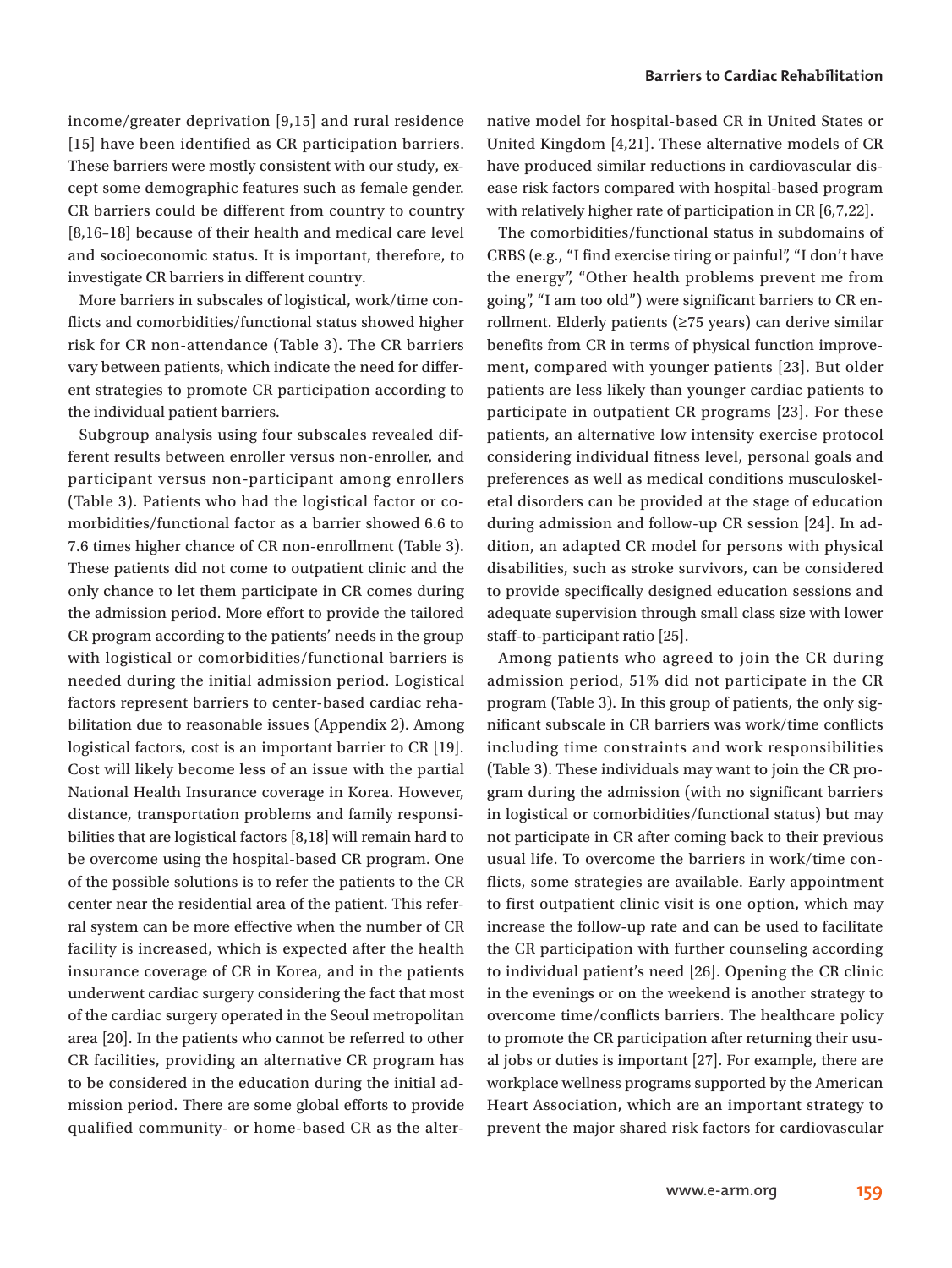disease including cigarette smoking, obesity, hypertension, dyslipidemia, physical inactivity and diabetes [28]. CR could be linked with these programs. Providing a convenient time and location for exercise and wellness programs during the workday and offering employerprovided paid time off during the workday for exercise can be promoted the participation of these programs [28].

Although the healthcare factor was not identified as a barrier in subscale analyses, it was identified as a barrier in analysis with each CRBS item: lack of need for CR and wants of self-care. Lack of understanding of their illness is one of the possible explanations for the role of healthcare factor. If patients do not understand the nature of acute myocardial infarction and/or the underlying chronic process leading to acute myocardial infarction, they may be less likely to understand the relevance of behavioral interventions such as CR [29]. Therefore, the comprehensive educations to make patients understand features of acute myocardial infarction, chronic heart disease and the role and benefits of CR may be important to overcome these healthcare-related barriers.

There are several limitations in our study. First, the data were only from the four university hospitals. Different referral system or patients' characteristics according to the regional differences can affect the results of CR barrier analysis. In order to establish generalizability and representativeness, a multicenter study with a larger sample size is needed. Second, CR barriers were assessed only at admission. Subjective barriers can change after returning to their usual life. Follow-up assessment after the patient's decision on CR participation could provide more information for CR barriers. At last, patients with other indications for CR except ACS (e.g., chronic heart failure, cardiac transplantation or cardiac surgery) were not included in this study. They have different characteristic and barriers in CR participation and enrollment from patients with ACS. For example, patients with chronic heart failure may complain heart failure symptoms such as fatigue and dyspnea as significant barriers to start exercising [30]. Therefore, further study to identify CR barriers is needed in these disease categories.

In conclusion, various barriers to CR participation were identified in Korean patients with ACS. In patients with barriers associated with logistical or comorbidities/functional status, provision of regional referral or alternative CR programs may be considered in the early education period. Patients who have time/work conflicts without the significant barriers in logistical or comorbidities/ functional status showed high risk for CR non-attendance even they agreed to join CR during admission period. Other strategies such as early CR appointment, provision of evening or weekend session, healthcare policy to guarantee CR attendance during work can be considered. Further multicenter study with large sample size including other CR indication in addition to acute coronary syndrome is required.

### **CONFLICT OF INTEREST**

No potential conflict of interest relevant to this article was reported.

## **REFERENCES**

- 1. Anderson L, Oldridge N, Thompson DR, Zwisler AD, Rees K, Martin N, et al. Exercise-based cardiac rehabilitation for coronary heart disease: Cochrane systematic review and meta-analysis. J Am Coll Cardiol 2016;67:1-12.
- 2. Smith SC Jr, Benjamin EJ, Bonow RO, Braun LT, Creager MA, Franklin BA, et al. AHA/ACCF secondary prevention and risk reduction therapy for patients with coronary and other atherosclerotic vascular disease: 2011 update: a guideline from the American Heart Association and American College of Cardiology Foundation. Circulation 2011;124:2458-73.
- 3. American Association of Cardiovascular and Pulmonary Rehabilitation; American College of Cardiology Foundation; American Heart Association Task Force on Performance Measures (Writing Committee to Develop Clinical Performance Measures for Cardiac Rehabilitation), Thomas RJ, King M, Lui K, et al. AACVPR/ACCF/AHA 2010 update: performance measures on cardiac rehabilitation for referral to cardiac rehabilitation/secondary prevention services endorsed by the American College of Chest Physicians, the American College of Sports Medicine, the American Physical Therapy Association, the Canadian Association of Cardiac Rehabilitation, the Clinical Exercise Physiology Association, the European Association for Cardiovascular Prevention and Rehabilitation, the Inter-American Heart Foundation, the National As-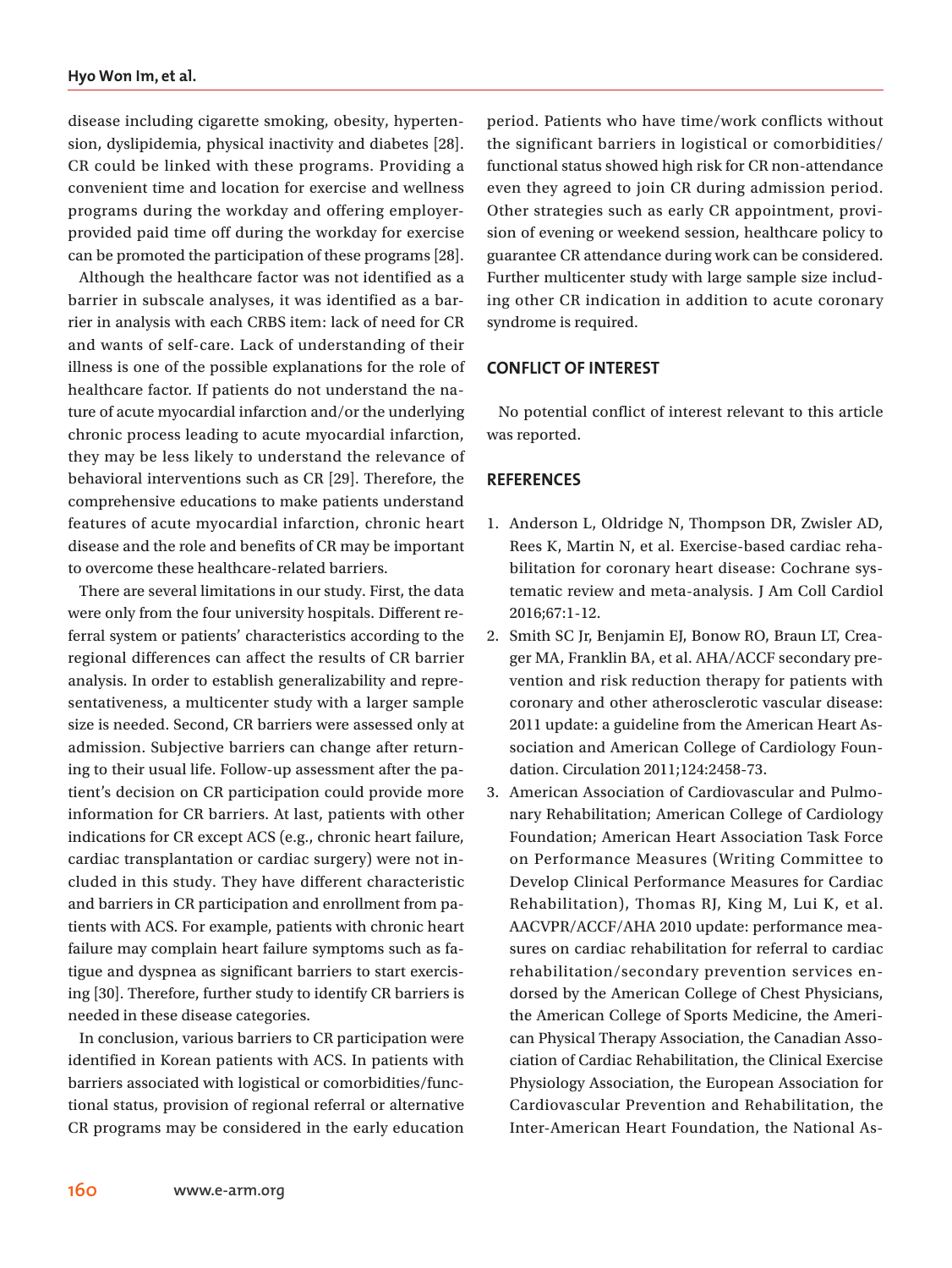sociation of Clinical Nurse Specialists, the Preventive Cardiovascular Nurses Association, and the Society of Thoracic Surgeons. J Am Coll Cardiol 2010;56:1159-67.

- 4. Balady GJ, Williams MA, Ades PA, Bittner V, Comoss P, Foody JM, et al. Core components of cardiac rehabilitation/secondary prevention programs: 2007 update: a scientific statement from the American Heart Association Exercise, Cardiac Rehabilitation, and Prevention Committee, the Council on Clinical Cardiology; the Councils on Cardiovascular Nursing, Epidemiology and Prevention, and Nutrition, Physical Activity, and Metabolism; and the American Association of Cardiovascular and Pulmonary Rehabilitation. Circulation 2007;115:2675-82.
- 5. Dalal HM, Doherty P, Taylor RS. Cardiac rehabilitation. BMJ 2015;351:h5000.
- 6. Clark RA, Conway A, Poulsen V, Keech W, Tirimacco R, Tideman P. Alternative models of cardiac rehabilitation: a systematic review. Eur J Prev Cardiol 2015; 22:35-74.
- 7. Dalal HM, Taylor RS. Telehealth technologies could improve suboptimal rates of participation in cardiac rehabilitation. Heart 2016;102:1155-6.
- 8. Endo N, Goto A, Suzuki T, Matsuda S, Yasumura S. Factors associated with enrollment and adherence in outpatient cardiac rehabilitation in Japan. J Cardiopulm Rehabil Prev 2015;35:186-92.
- 9. Cooper AF, Jackson G, Weinman J, Horne R. Factors associated with cardiac rehabilitation attendance: a systematic review of the literature. Clin Rehabil 2002; 16:541-52.
- 10.Kim C, Lim HS, Ahn JK, Bang IK, Lee SM, Kim YJ. The reasons that cardiac patients did not participate in and drop out from the cardiac rehabilitation program. J Korean Acad Rehabil Med 2002;26:790-6.
- 11.Baek S, Park HW, Lee Y, Grace SL, Kim WS. Translation, cross-cultural adaptation and psychometric validation of the Korean-Language Cardiac Rehabilitation Barriers Scale (CRBS-K). Ann Rehabil Med 2017;41: 858-67.
- 12. Shanmugasegaram S, Gagliese L, Oh P, Stewart DE, Brister SJ, Chan V, et al. Psychometric validation of the cardiac rehabilitation barriers scale. Clin Rehabil 2012;26:152-64.
- 13.Dunlay SM, Witt BJ, Allison TG, Hayes SN, Weston SA, Koepsell E, et al. Barriers to participation in cardiac

rehabilitation. Am Heart J 2009;158:852-9.

- 14.Grace SL, Gravely-Witte S, Kayaniyil S, Brual J, Suskin N, Stewart DE. A multisite examination of sex differences in cardiac rehabilitation barriers by participation status. J Womens Health (Larchmt) 2009;18:209- 16.
- 15. Shanmugasegaram S, Oh P, Reid RD, McCumber T, Grace SL. Cardiac rehabilitation barriers by rurality and socioeconomic status: a cross-sectional study. Int J Equity Health 2013;12:72.
- 16.de Melo Ghisi GL, Oh P, Benetti M, Grace SL. Barriers to cardiac rehabilitation use in Canada versus Brazil. J Cardiopulm Rehabil Prev 2013;33:173-9.
- 17.Babu AS, Veluswamy SK. Barriers to cardiac rehabilitation in India. J Prev Cardiol 2016;5:871-6.
- 18.Chamosa S, Alarcon JA, Dorronsoro M, Madruga FJ, Barrera J, Arrazola X, et al. Predictors of Enrollment in Cardiac Rehabilitation Programs in Spain. J Cardiopulm Rehabil Prev 2015;35:255-62.
- 19.Harlan WR 3rd, Sandler SA, Lee KL, Lam LC, Mark DB. Importance of baseline functional and socioeconomic factors for participation in cardiac rehabilitation. Am J Cardiol 1995;76:36-9.
- 20. Statistics Korea. Operation by province and type of medical institution (general hospital) in Korea. Daejeon: Statistics Korea; 2015.
- 21.National Clinical Guideline Centre. MI-secondary prevention: secondary prevention in primary and secondary care for patients following a myocardial infarction: partial update of NICE CG48. London: Royal College of Physicians; 2013.
- 22.Buckingham SA, Taylor RS, Jolly K, Zawada A, Dean SG, Cowie A, et al. Home-based versus centre-based cardiac rehabilitation: abridged Cochrane systematic review and meta-analysis. Open Heart 2016;3:e000463.
- 23.Audelin MC, Savage PD, Ades PA. Exercise-based cardiac rehabilitation for very old patients (≥75 years): focus on physical function. J Cardiopulm Rehabil Prev 2008;28:163-73.
- 24.Perez-Terzic CM. Exercise in cardiovascular diseases. PM R 2012;4:867-73.
- 25.Tang A, Marzolini S, Oh P, McIlroy WE, Brooks D. Feasibility and effects of adapted cardiac rehabilitation after stroke: a prospective trial. BMC Neurol 2010; 10:40.
- 26.Pack QR, Mansour M, Barboza JS, Hibner BA, Mahan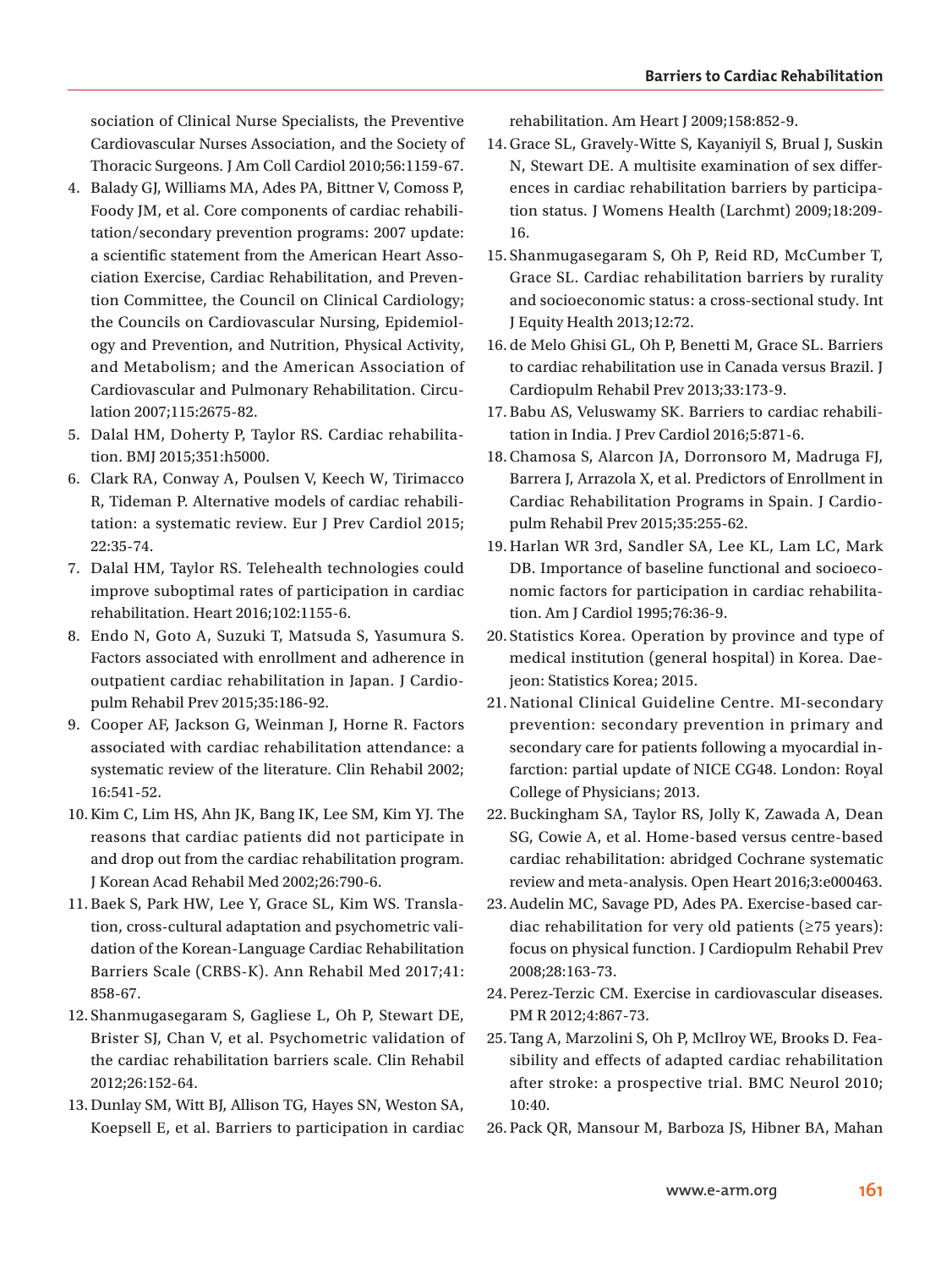MG, Ehrman JK, et al. An early appointment to outpatient cardiac rehabilitation at hospital discharge improves attendance at orientation: a randomized, single-blind, controlled trial. Circulation 2013;127:349- 55.

- 27.Balady GJ, Ades PA, Bittner VA, Franklin BA, Gordon NF, Thomas RJ, et al. Referral, enrollment, and delivery of cardiac rehabilitation/secondary prevention programs at clinical centers and beyond: a presidential advisory from the American Heart Association. Circulation 2011;124:2951-60.
- 28.Carnethon M, Whitsel LP, Franklin BA, Kris-Etherton P, Milani R, Pratt CA, et al. Worksite wellness programs for cardiovascular disease prevention: a policy

statement from the American Heart Association. Circulation 2009;120:1725-41.

- 29. French DP, Cooper A, Weinman J. Illness perceptions predict attendance at cardiac rehabilitation following acute myocardial infarction: a systematic review with meta-analysis. J Psychosom Res 2006;61:757-67.
- 30.Conraads VM, Deaton C, Piotrowicz E, Santaularia N, Tierney S, Piepoli MF, et al. Adherence of heart failure patients to exercise: barriers and possible solutions: a position statement of the Study Group on Exercise Training in Heart Failure of the Heart Failure Association of the European Society of Cardiology. Eur J Heart Fail 2012;14:451-8.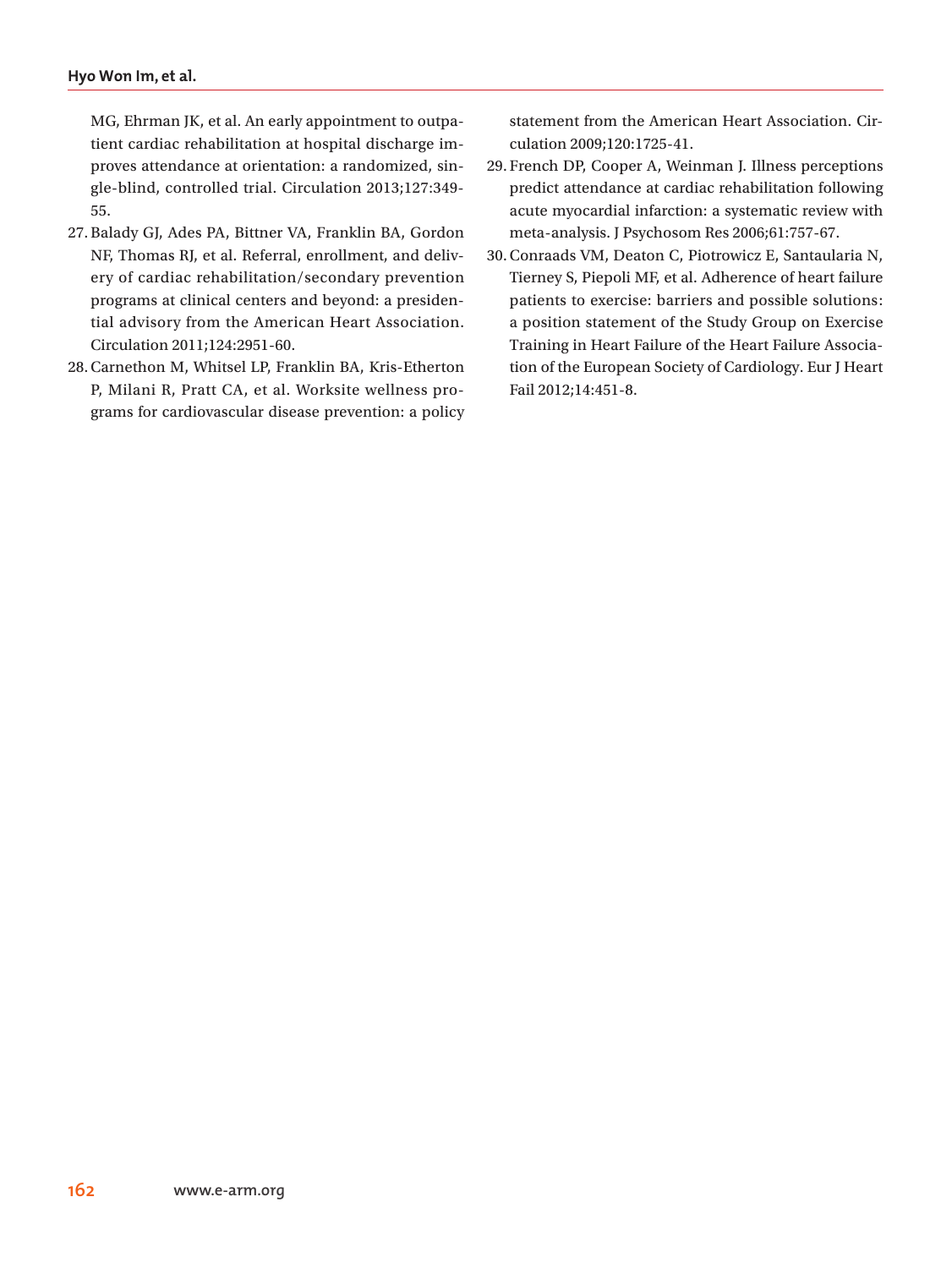#### **Appendix 1.** Korean version of Cardiac Rehabilitation Barrier Scale (CRBS-K)

아래 항목들은 귀하께서 심장재활 프로그램에 참여하는데 영향을 주는 요인들에 대한 질문입니다. 아래 모든 질문에 대해 본인에게 가장 적절한 대답을 선택해 주시면 감사하겠습니다.

"나는 심장재활 프로그램에 참여가 어려울 것으로 생각하는데 이유는…." 1. 병원 (심장재활 기관) 이 집에서 멀다. □ 매우 아니다. □ 아니다. □ 보통이다. □ 그렇다. □ 매우 그렇다.

2. 심장재활에 드는 비용이 부담된다. □ 매우 아니다. □ 아니다. □ 보통이다. □ 그렇다. □ 매우 그렇다.

3. 병원 (심장재활 기관)에 올 마땅한 교통편이 없다. (운전이 어렵거나 대중교통 이용이 불편함)  $\Box$  매우 아니다.  $\Box$  아니다.  $\Box$  보통이다.  $\Box$  그렇다.  $\Box$  매우 그렇다.

4. 가정에서의 역할 (육아, 가사일 등) 때문에 심장재활에 참여할 시간이 없다. □ 매우 아니다. □ 아니다. □ 보통이다. □ 그렇다. □ 매우 그렇다.

5. 이전에 심장재활에 대해 들어보지 못했다. (흉부외과 혹은 심장내과 담당의사가 나에게 직접 말하지 않았다.)  $\Box$  매우 아니다.  $\Box$  아니다.  $\Box$  보통이다.  $\Box$  그렇다.  $\Box$  매우 그렇다.

6. 나는 심장재활이 필요하지 않다고 느낀다. (내 건강상태는 좋고, 심장문제도 모두 치료되었으며 심각하지 않다.) □ 매우 아니다. □ 아니다. □ 보통이다. □ 그렇다. □ 매우 그렇다.

7. 나는 병전에 이미 집 혹은 집 근처에서 운동을 하고 있다. □ 매우 아니다. □ 아니다. □ 보통이다. □ 그렇다. □ 매우 그렇다.

8. 요즘 날씨가 좋지 않다. □ 매우 아니다. □ 아니다. □ 보통이다. □ 그렇다. □ 매우 그렇다.

9. 나는 운동하면 쉽게 지치거나 통증을 느낀다.  $\Box$  매우 아니다.  $\Box$  머니다.  $\Box$  보통이다.  $\Box$  그렇다. 그래우 그렇다.

10. 여행이 계획되어 있다. (휴가, 출장 등)  $\Box$  매우 아니다.  $\Box$  아니다.  $\Box$  보통이다.  $\Box$  그렇다.  $\Box$  매우 그렇다.

11. 심장재활을 위한 시간을 낼 수가 없다. (너무 바쁘거나, 심장재활 스케줄이 나와 맞지 않다.)  $\square$  매우 아니다.  $\square$  아니다.  $\square$  보통이다.  $\square$  그렇다.  $\square$  매우 그렇다.

12. 직장일 때문에 참여가 어렵다. □ 매우 아니다. □ 아니다. □ 보통이다. □ 그렇다. □ 매우 그렇다.

13. 나는 기력이 없다.  $\Box$  매우 아니다.  $\Box$  아니다.  $\Box$  보통이다.  $\Box$  그렇다.  $\Box$  매우 그렇다.

14. 다른 건강문제 때문에 참여가 어렵다. (이유가 있다면 기록을 부탁드립니다: \_\_\_\_\_\_\_\_\_\_\_\_) □ 매우 아니다. □ 아니다. □ 보통이다. □ 그렇다. □ 매우 그렇다.

15. 나는 너무 나이가 많다.  $\Box$  매우 아니다.  $\Box$  아니다.  $\Box$  보통이다.  $\Box$  그렇다.  $\Box$  매우 그렇다.

16. 흉부외과 혹은 심장내과 담당의사는 심장재활이 꼭 필요하다고 생각하지 않는 것 같다.  $\square$  매우 아니다.  $\square$  아니다.  $\square$  보통이다.  $\square$  그렇다.  $\square$  매우 그렇다.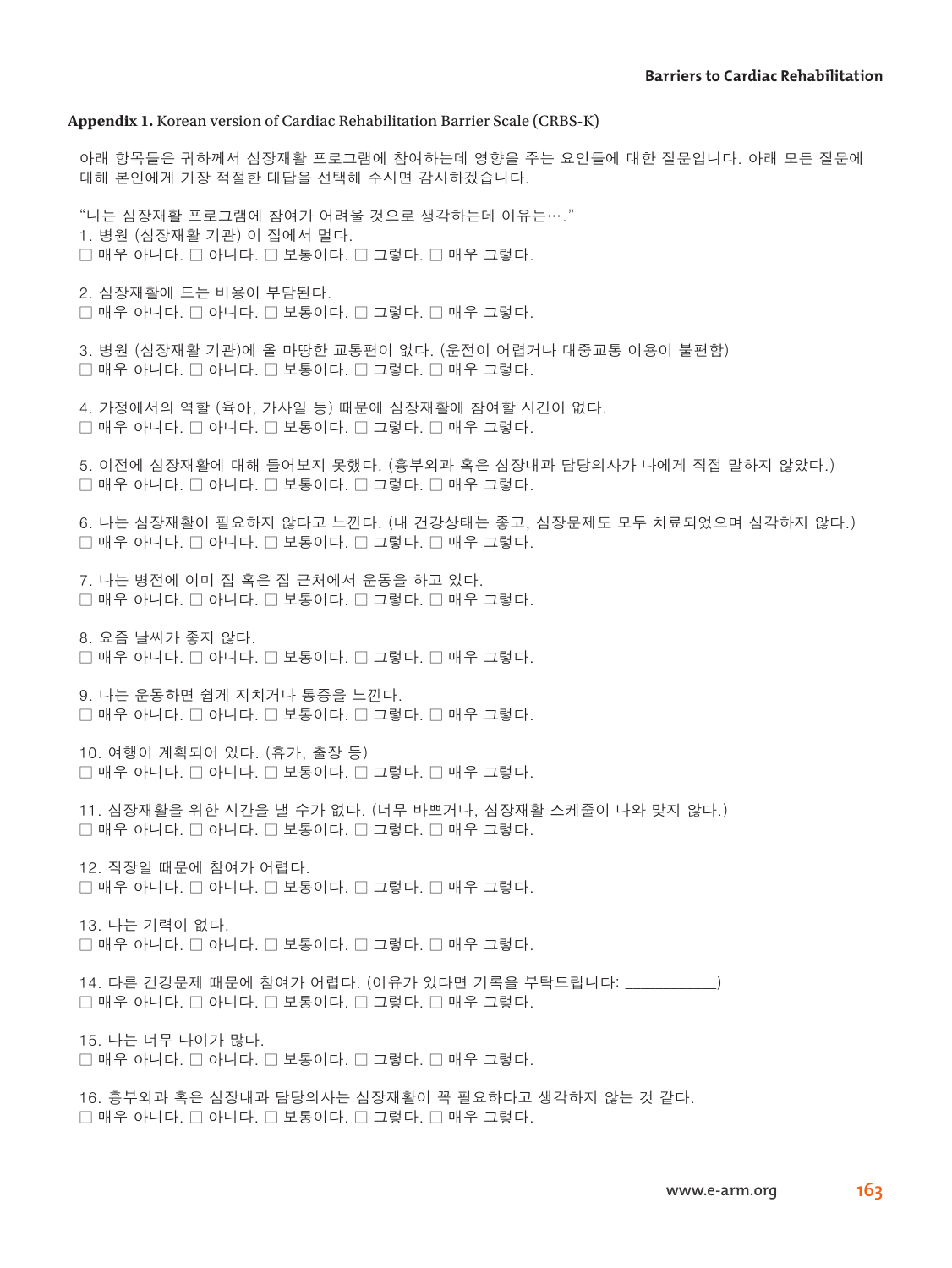17. 주위 심장질환 환자들은 심장재활을 받지 않는데도 잘 지내는 것 같다. □ 매우 아니다. □ 아니다. □ 보통이다. □ 그렇다. □ 매우 그렇다.

18. 내 심장문제는 내가 잘 관리할 수 있다. □ 매우 아니다. □ 아니다. □ 보통이다. □ 그렇다. □ 매우 그렇다.

19. 흉부외과 혹은 심장내과 담당의사로부터 심장재활에 대해 듣기는 했으나, 따로 심장재활 시간이 잡히지를 않았다. □ 매우 아니다. □ 아니다. □ 보통이다. □ 그렇다. □ 매우 그렇다.

20. 퇴원 후 심장재활 시작까지의 대기시간이 너무 길다.  $\Box$  매우 아니다.  $\Box$  아니다.  $\Box$  보통이다.  $\Box$  그렇다.  $\Box$  매우 그렇다.

21. 나는 그룹치료보다는 일대일 치료가 더 좋다. □ 매우 아니다. □ 아니다. □ 보통이다. □ 그렇다. □ 매우 그렇다.

22. 심장재활 프로그램 참여하지 않는 다른 이유가 있다면 적어주십시오. \_\_\_\_\_\_\_\_\_\_\_\_\_\_\_\_\_\_\_\_\_